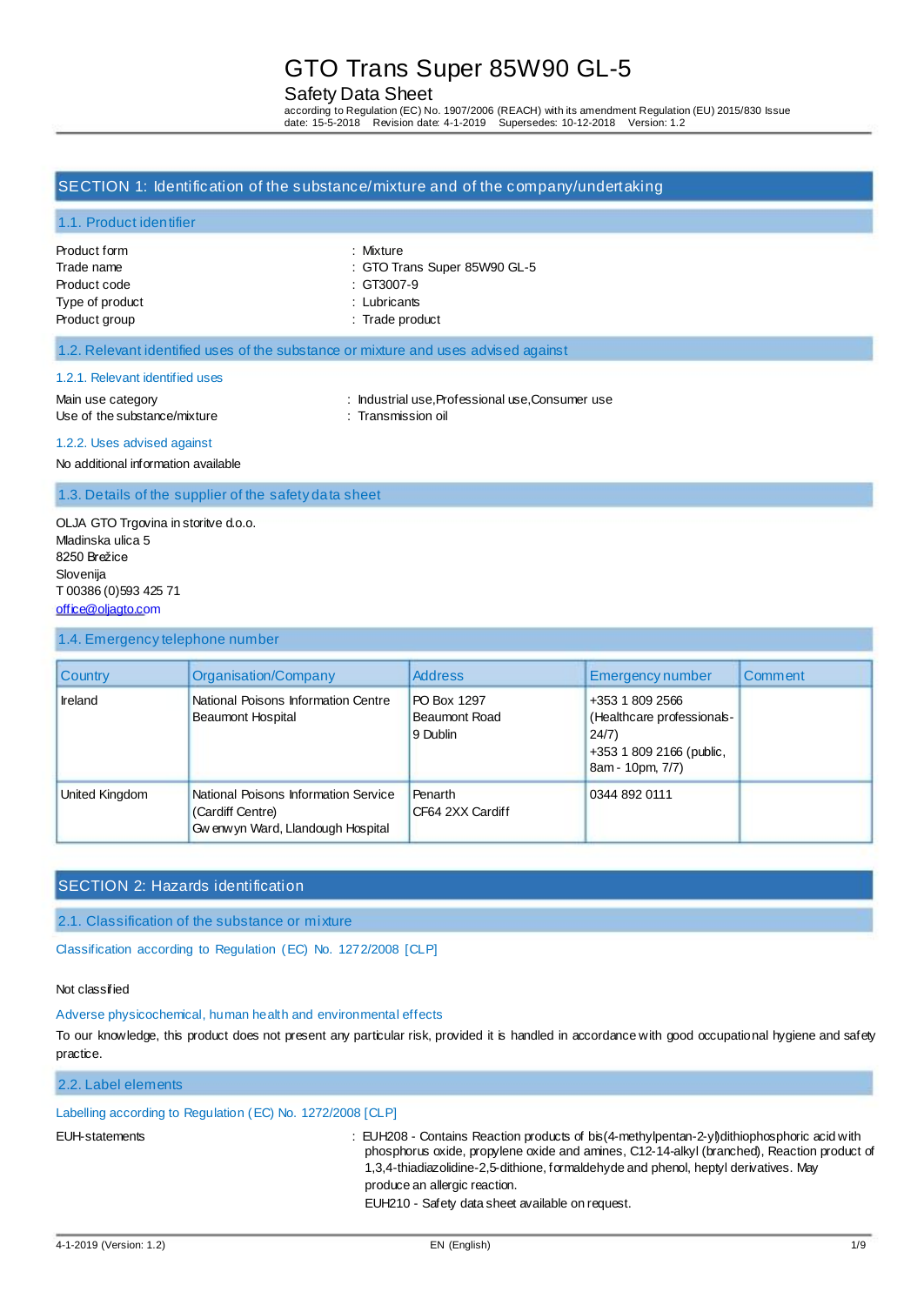# Safety Data Sheet

according to Regulation (EC) No. 1907/2006 (REACH) with its amendment Regulation (EU) 2015/830

#### 2.3. Other hazards

### No additional information available

## SECTION 3: Composition/information on ingredients

### 3.1. Substances

#### Not applicable

#### 3.2. Mixtures

Comments **Comments** : Highly refined mineral oils and additives.

| <b>Name</b>                                                                                                                                            | <b>Product identifier</b>                         | $\%$          | <b>Classification according to</b><br>Regulation (EC) No.<br>1272/2008 [CLP]                   |
|--------------------------------------------------------------------------------------------------------------------------------------------------------|---------------------------------------------------|---------------|------------------------------------------------------------------------------------------------|
| Reaction products of bis(4-methylpentan-2-<br>yl) dithiophosphoric acid w ith phosphorus oxide,<br>propylene oxide and amines, C12-14-alkyl (branched) | (EC-No.) 931-384-6<br>(REACH-no) 01-2119493620-38 | $ 0.1 - 2.5 $ | Acute Tox. 4 (Oral), H302<br>Eye Dam. 1, H318<br>Skin Sens. 1, H317<br>Aquatic Chronic 2, H411 |

#### Full text of H-statements: see section 16

Comments : The highly refined mineral oil contains <3% (w/w) DMSOextract, according to IP346.

| <b>SECTION 4: First aid measures</b>                                                                                                                                                                                                                                 |                                                                                                                                                                                                                                                                                                                   |
|----------------------------------------------------------------------------------------------------------------------------------------------------------------------------------------------------------------------------------------------------------------------|-------------------------------------------------------------------------------------------------------------------------------------------------------------------------------------------------------------------------------------------------------------------------------------------------------------------|
| 4.1. Description of first aid measures                                                                                                                                                                                                                               |                                                                                                                                                                                                                                                                                                                   |
| First-aid measures general<br>First-aid measures after inhalation<br>First-aid measures after skin contact<br>First-aid measures after eye contact<br>First-aid measures after ingestion                                                                             | : If you feel unwell, seek medical advice (show the label where possible).<br>: Remove person to fresh air and keep comfortable for breathing. :<br>Wash skin with plenty of water.<br>: Rinse eyes with water as a precaution.<br>: Do not induce vomiting. Call a poison center or a doctor if you feel unwell. |
| 4.2. Most important symptoms and effects, both a cute and delayed                                                                                                                                                                                                    |                                                                                                                                                                                                                                                                                                                   |
| : No additional information available. Not expected to present a significant hazard under<br>Symptoms/effects<br>anticipated conditions of normal use.<br>: May result in aspiration into the lungs, causing chemical pneumonia.<br>Symptoms/effects after ingestion |                                                                                                                                                                                                                                                                                                                   |
|                                                                                                                                                                                                                                                                      | 4.3. Indication of any immediate medical attention and special treatment needed                                                                                                                                                                                                                                   |

Treat symptomatically.

| <b>SECTION 5: Firefighting measures</b>                         |                                                                                                                                             |  |
|-----------------------------------------------------------------|---------------------------------------------------------------------------------------------------------------------------------------------|--|
| 5.1. Extinguishing media                                        |                                                                                                                                             |  |
| Suitable extinguishing media<br>Unsuitable extinguishing media  | : Water spray. Dry powder. Foam. Carbon dioxide.<br>: Do not use a heavy water stream.                                                      |  |
| 5.2. Special hazards arising from the substance or mixture      |                                                                                                                                             |  |
| Fire hazard<br>Hazardous decomposition products in case of fire | : Combustible liquid.<br>: Incomplete combustion releases dangerous carbon monoxide, carbon dioxide and other<br>toxic gases.               |  |
| 5.3. Advice for firefighters                                    |                                                                                                                                             |  |
| Protection during fire fighting                                 | : Do not attempt to take action without suitable protective equipment. Self-contained<br>breathing apparatus. Complete protective clothing. |  |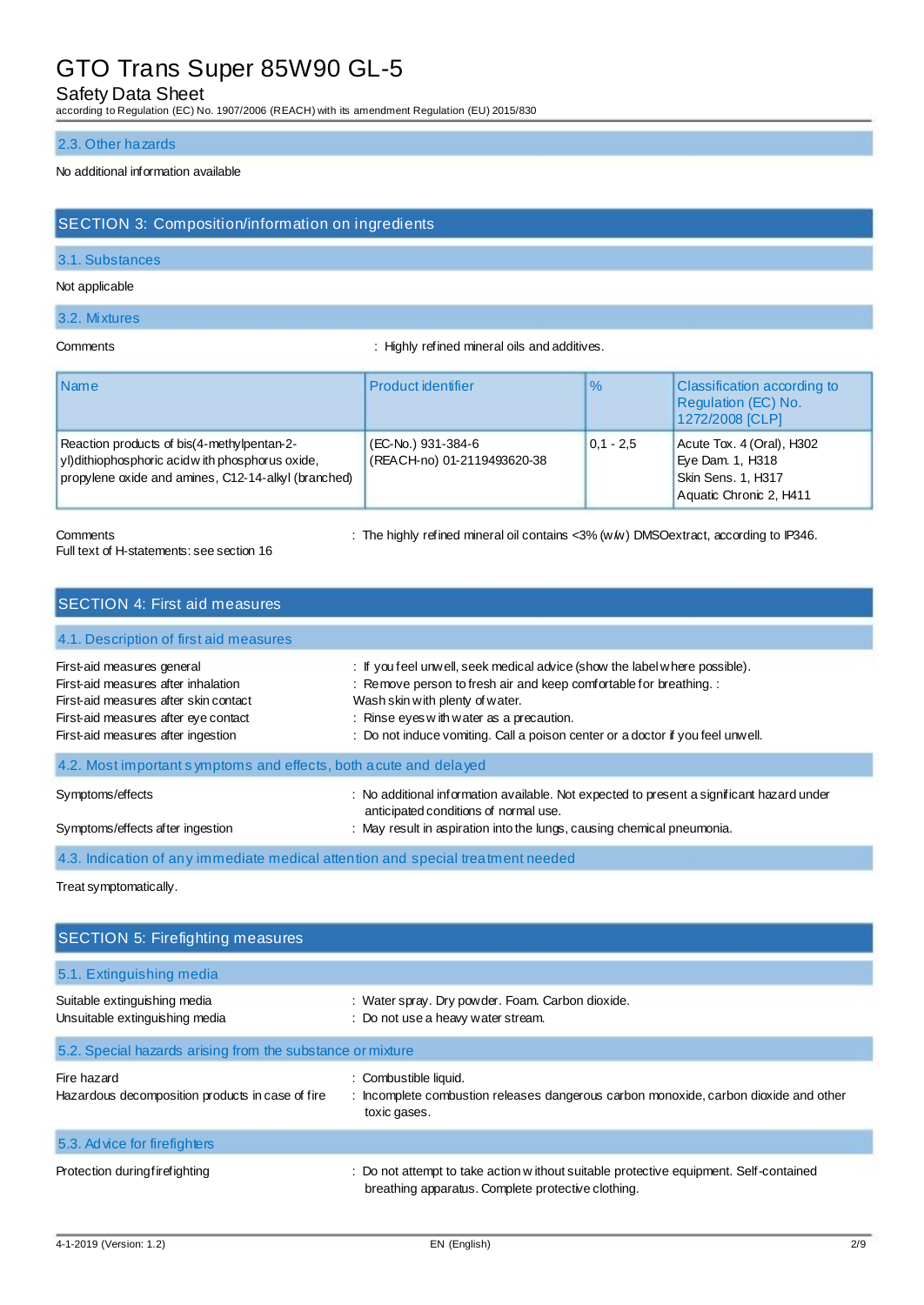# Safety Data Sheet

according to Regulation (EC) No. 1907/2006 (REACH) with its amendment Regulation (EU) 2015/830

| <b>SECTION 6: Accidental release measures</b>                            |                                                                                                                                                                |
|--------------------------------------------------------------------------|----------------------------------------------------------------------------------------------------------------------------------------------------------------|
| 6.1. Personal precautions, protective equipment and emergency procedures |                                                                                                                                                                |
| 6.1.1. For non-emergency personnel                                       |                                                                                                                                                                |
| Emergency procedures                                                     | : Ventilate spillage area.                                                                                                                                     |
| 6.1.2. For emergency responders                                          |                                                                                                                                                                |
| Protective equipment                                                     | : Do not attempt to take action without suitable protective equipment. For further information<br>refer to section 8: "Exposure controls/personal protection". |
| 6.2. Environmental precautions                                           |                                                                                                                                                                |
| Avoid release to the environment.                                        |                                                                                                                                                                |
| 6.3. Methods and material for containment and cleaning up                |                                                                                                                                                                |
| Methods for cleaning up<br>Other information                             | : Take up liquid spill into absorbent material.<br>: Dispose of materials or solid residues at an authorized site.                                             |
| 6.4. Reference to other sections                                         |                                                                                                                                                                |

For further information refer to section 13.

| SECTION 7: Handling and storage                                   |                                                                                                                                                                                                         |
|-------------------------------------------------------------------|---------------------------------------------------------------------------------------------------------------------------------------------------------------------------------------------------------|
| 7.1. Precautions for safe handling                                |                                                                                                                                                                                                         |
| Precautions for safe handling<br>Hygiene measures                 | : Provide good ventilation in process area to preventformation of vapour.<br>: Wash hands and other exposed areas with mild soap and water before eating, drinking or<br>smoking and when leaving work. |
| 7.2. Conditions for safe storage, including any incompatibilities |                                                                                                                                                                                                         |
| Storage conditions                                                | : Keep container closed when not in use. Keep in a cool, well-ventilated place away from<br>heat.                                                                                                       |
| Storage temperature                                               | : $0 - 40$ °C                                                                                                                                                                                           |
| 7.3. Specific end use(s)                                          |                                                                                                                                                                                                         |

No additional information available

| SECTION 8: Exposure controls/personal protection                                                                                                           |                                          |  |
|------------------------------------------------------------------------------------------------------------------------------------------------------------|------------------------------------------|--|
| 8.1. Control parameters                                                                                                                                    |                                          |  |
| GTO Trans Super 85W90 GL-5                                                                                                                                 |                                          |  |
| <b>EU - Occupational Exposure Limits</b>                                                                                                                   |                                          |  |
| Exposure limits/standards for materials that can be<br>formed when handling this product. When<br>mists/aerosols can occur the following is<br>recommended | 5 mg/ml - ACGIHTLV (inhalable fraction). |  |
| 8.2. Exposure controls                                                                                                                                     |                                          |  |

#### Appropriate engineering controls: Ensure good ventilation of the work station.

| Materials for protective clothing: |  |
|------------------------------------|--|
| Wear suitable protective clothing  |  |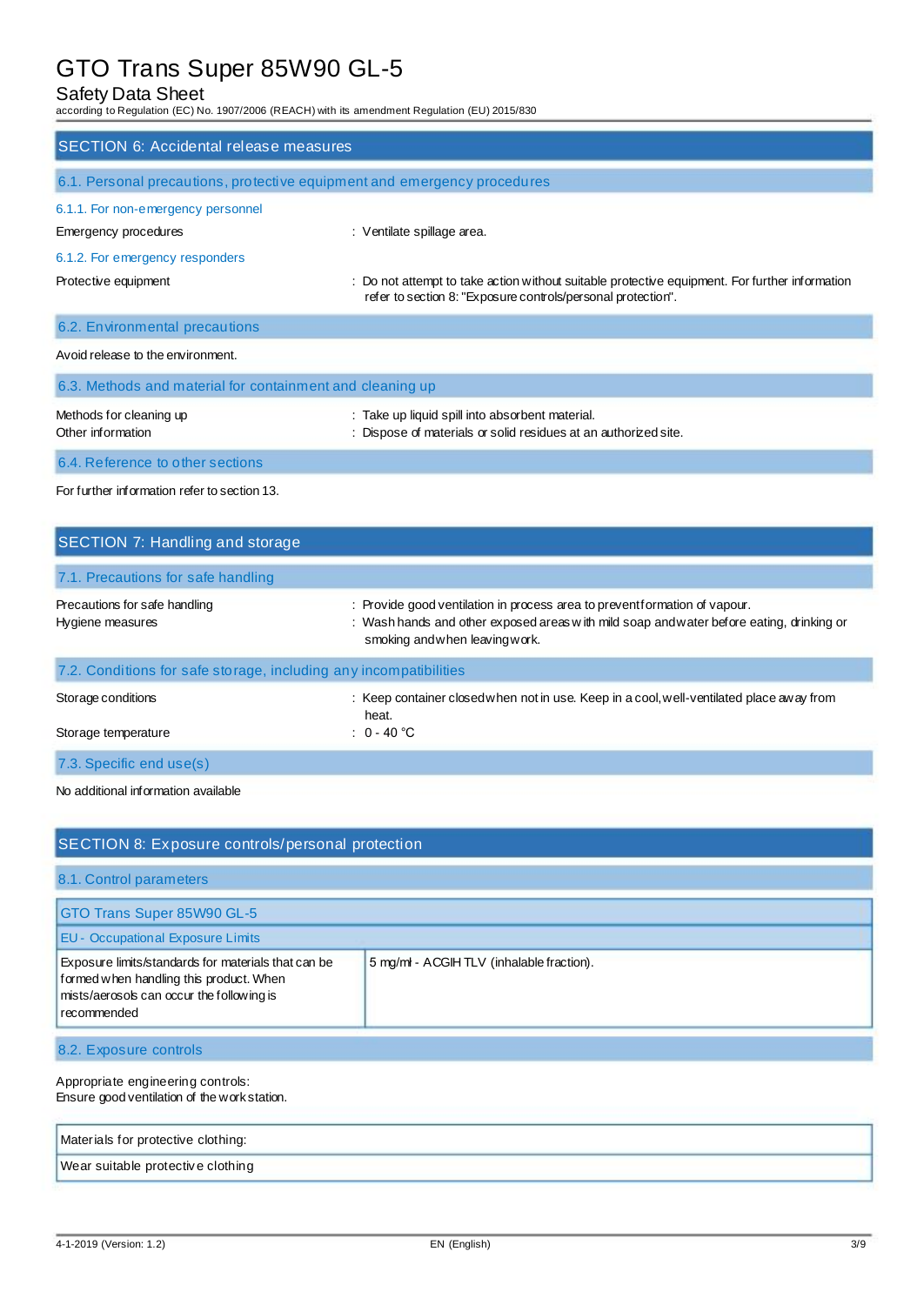# Safety Data Sheet

according to Regulation (EC) No. 1907/2006 (REACH) with its amendment Regulation (EU) 2015/830

| Hand protection:  |                      |                        |                |             |                   |
|-------------------|----------------------|------------------------|----------------|-------------|-------------------|
| Protective gloves |                      |                        |                |             |                   |
| <b>Type</b>       | Material             | Permeation             | Thickness (mm) | Penetration | Standard          |
| Reusable gloves   | Nitrile rubber (NBR) | $6$ ( $>$ 480 minutes) | $\geq 0.35$    |             | <b>EN ISO 374</b> |

| Eye protection:                   |            |                 |               |
|-----------------------------------|------------|-----------------|---------------|
| Safety glasses                    |            |                 |               |
| <b>Type</b>                       | <b>Use</b> | Characteristics | Standard      |
| Safety glasses                    | Droplet    | clear           | <b>EN 166</b> |
| Skin and body protection:         |            |                 |               |
| Wear suitable protective clothing |            |                 |               |

Respiratory protection:

In case of insufficient ventilation, wear suitable respiratory equipment

Personal protective equipment symbol(s):



Environmental exposure controls: Avoid release to the environment.

# SECTION 9: Physical and chemical properties

9.1. Information on basic physical and chemical properties

| Physical state                                  | : Liquid                                           |
|-------------------------------------------------|----------------------------------------------------|
| Colour                                          | : brown.                                           |
| Odour                                           | : characteristic.                                  |
| Odour threshold                                 | : No data available                                |
| рH                                              | : No data available                                |
| Relative evaporation rate (butylacetate=1)      | : No data available                                |
| Melting point                                   | : Not applicable                                   |
| Freezing point                                  | $\therefore$ -18 °C - ASTM D5950 (pour point)      |
| Boiling point                                   | : No data available                                |
| Flash point                                     | : 230 °C - ASTM D92 (COC)                          |
| Auto-ignition temperature                       | : No data available                                |
| Decomposition temperature                       | : No data available                                |
| Flammability (solid, gas)                       | : Not applicable                                   |
| Vapour pressure                                 | : No data available                                |
| Relative vapour density at 20 °C                | : No data available                                |
| Relative density                                | : No data available                                |
| Density                                         | : $0,898$ kg/l (15 °C) - ASTM D4052                |
| Solubility                                      | : Water : Practically not miscible.                |
| Partition coefficient n-octanol/water (Log Pow) | : No data available                                |
| Viscosity, kinematic                            | : 199 mm /s (40 °C) - ASTM D7279                   |
| Viscosity, dynamic                              | : No data available                                |
| Explosive properties                            | : Presents no particular fire or explosion hazard. |
| Oxidising properties                            | : No data available                                |
| <b>Explosive limits</b>                         | : No data available                                |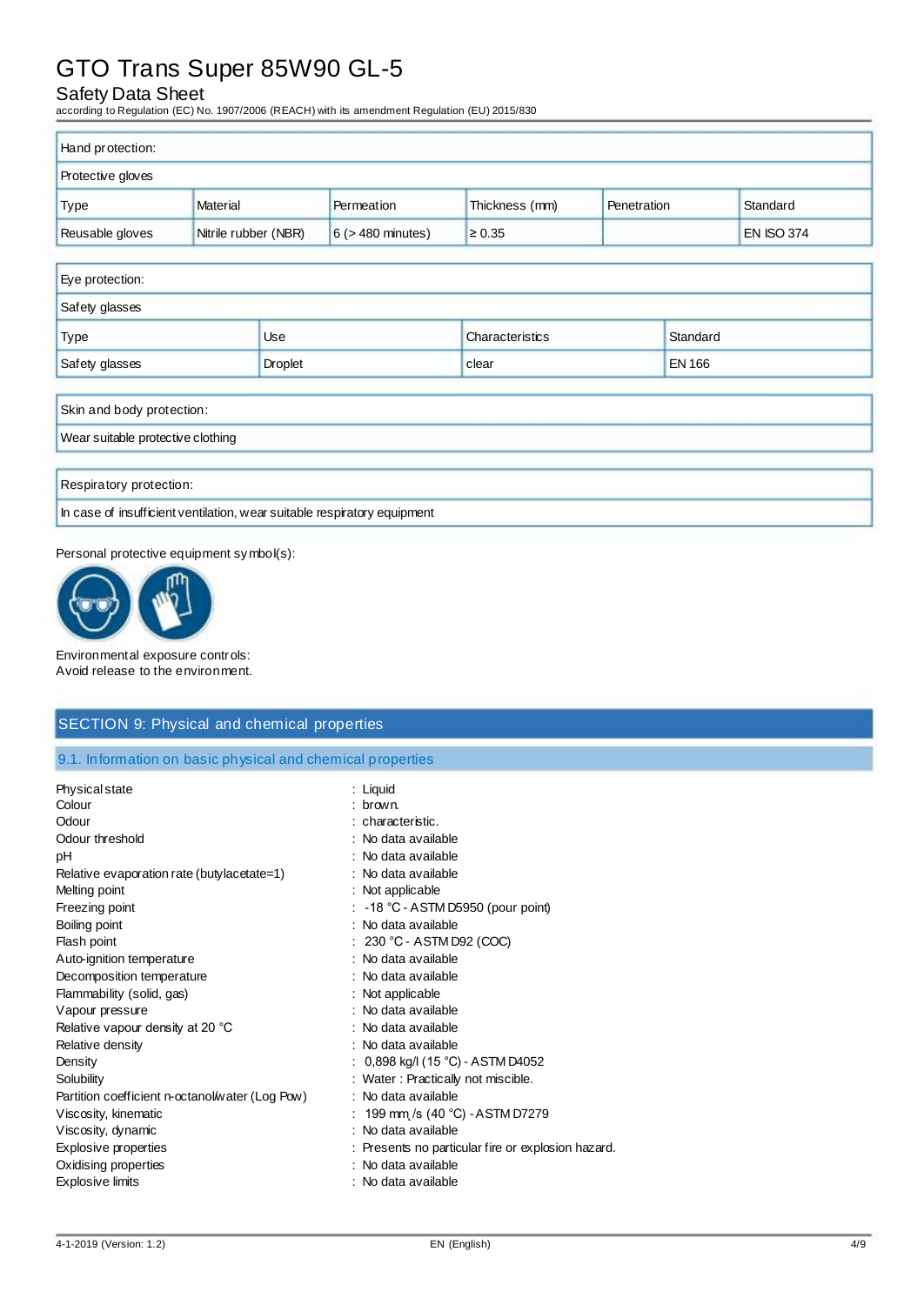Safety Data Sheet

according to Regulation (EC) No. 1907/2006 (REACH) with its amendment Regulation (EU) 2015/830

#### 9.2. Other information

VOC content : 0 %

| <b>SECTION 10: Stability and reactivity</b>                                        |
|------------------------------------------------------------------------------------|
| 10.1. Reactivity                                                                   |
| The product is non-reactive under normal conditions of use, storage and transport. |
| 10.2. Chemical stability                                                           |
| Stable under normal conditions.                                                    |
| 10.3. Possibility of hazardous reactions                                           |
| Reacts violently with (strong) oxidizers.                                          |
| 10.4. Conditions to a void                                                         |
| None under recommended storage and handling conditions (see section 7).            |
| 10.5. Incompatible materials                                                       |
| No additional information available                                                |
| 10.6. Hazardous decomposition products                                             |

No decomposition if stored normally.

| SECTION 11: Toxicological information                                                                                                        |                                                                                                               |
|----------------------------------------------------------------------------------------------------------------------------------------------|---------------------------------------------------------------------------------------------------------------|
| 11.1. Information on toxicological effects                                                                                                   |                                                                                                               |
| Acute toxicity (oral)<br>Acute toxicity (dermal)<br>Acute toxicity (inhalation)                                                              | : Not classified<br>: Not classified<br>: Not classified                                                      |
| amines, C12-14-alkyl (branched)                                                                                                              | Reaction products of bis(4-methylpentan-2-yl)dithiophosphoric acid with phosphorus oxide, propylene oxide and |
| LD50 oral rat                                                                                                                                | 2000 mg/kg (OECD 401 method)                                                                                  |
| Skin corrosion/irritation<br>Serious eye damage/irritation<br>Respiratory or skin sensitisation<br>Germ cell mutagenicity<br>Carcinogenicity | : Not classified<br>: Not classified<br>: Not classified<br>: Not classified<br>: Not classified              |
| Reproductive toxicity                                                                                                                        | : Not classified                                                                                              |
| STOT-single exposure                                                                                                                         | : Not classified                                                                                              |
| STOT-repeated exposure                                                                                                                       | : Not classified                                                                                              |
| Aspiration hazard                                                                                                                            | : Not classified                                                                                              |
| GTO Trans Super 85W90 GL-5                                                                                                                   |                                                                                                               |
| Viscosity, kinematic                                                                                                                         | 199 mm /s (40 °C) - ASTM D7279                                                                                |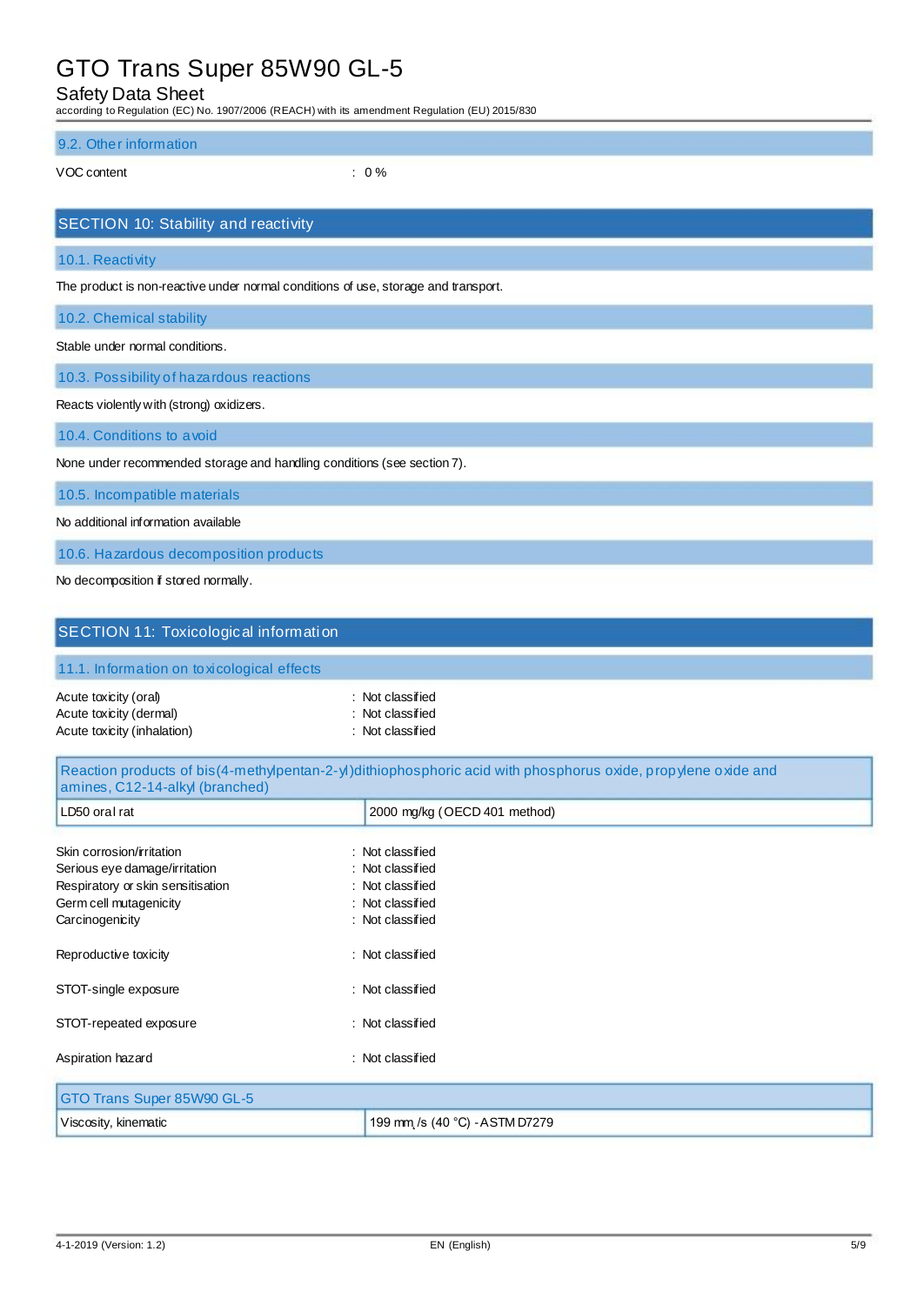# Safety Data Sheet

according to Regulation (EC) No. 1907/2006 (REACH) with its amendment Regulation (EU) 2015/830

### SECTION 12: Ecological information

### 12.1. Toxicity

| Ecology - general                                            | : The product is not considered harmful to aquatic organisms nor to cause long-term adverse<br>effects in the environment. |
|--------------------------------------------------------------|----------------------------------------------------------------------------------------------------------------------------|
| Hazardous to the aquatic environment, short-term<br>(acute)  | : Not classified                                                                                                           |
| Hazardous to the aquatic environment, long-term<br>(chronic) | : Not classified                                                                                                           |

| GTO Trans Super 85W90 GL-5 |                    |  |
|----------------------------|--------------------|--|
| LC50 fish                  | $>$ 100 mg/l       |  |
| NOEC chronic algae         | $100 \text{ mg/l}$ |  |

| Reaction products of bis (4-methylpentan-2-y) dithiophosphoric acid with phosphorus oxide, propylene oxide and<br>amines, C12-14-alkyl (branched) |                                                                  |  |
|---------------------------------------------------------------------------------------------------------------------------------------------------|------------------------------------------------------------------|--|
| LC50 fish                                                                                                                                         | 24 mg/l (Oncorhynchus mykiss, 96h) (OECD 203 method)             |  |
| LC50 fish                                                                                                                                         | 8,5 mg/l (Pimephales promelas, 96h) (OECD 203 method)            |  |
| EC50 Daphnia                                                                                                                                      | 91,4 mg/l (Daphnia magna, 48h) (OECD 202 method)                 |  |
| $EC50$ 72h algae (1)                                                                                                                              | 6.4 mg/l (Pseudokirchnerella subcapitata, 96h) (OECD 201 method) |  |
| INOEC chronic crustacea                                                                                                                           | 0,12 mg/l (Daphnia magna, 21d) (OECD 211 method)                 |  |
| NOEC chronic algae                                                                                                                                | 1,7 mg/l (Pseudokirchnerella subcapitata, 96h) (OECD 201 method) |  |

# 12.2. Persistence and degradability

| Reaction products of bis(4-methylpentan-2-yl)dithiophosphoric acid with phosphorus oxide, propylene oxide and<br>amines, C12-14-alkyl (branched) |                                     |  |
|--------------------------------------------------------------------------------------------------------------------------------------------------|-------------------------------------|--|
| Biodegradation                                                                                                                                   | 3,6 % Sturm (28 d) [ASTM D-5864-95] |  |
| 12.3. Bioaccumulative potential                                                                                                                  |                                     |  |
| Reaction products of bis(4-methylpentan-2-yl)dithiophosphoric acid with phosphorus oxide, propylene oxide and<br>amines, C12-14-alkyl (branched) |                                     |  |
| Partition coefficient n-octanol/water (Log Pow)                                                                                                  | $< 0.3$ (40°C) (OECD 117 method)    |  |
| 12.4. Mobility in soil                                                                                                                           |                                     |  |
| No additional information available                                                                                                              |                                     |  |
| 12.5. Results of PBT and vPvB assessment                                                                                                         |                                     |  |
| No additional information available                                                                                                              |                                     |  |

12.6. Other adverse effects

No additional information available

| SECTION 13: Disposal considerations                                             |                                                                                                                                                            |
|---------------------------------------------------------------------------------|------------------------------------------------------------------------------------------------------------------------------------------------------------|
| 13.1. Waste treatment methods                                                   |                                                                                                                                                            |
| Waste treatment methods                                                         | : Do not allow into drains or water courses. Dispose of contents/container in accordance with<br>licensed collector's sorting instructions.                |
| Product/Packaging disposal recommendations<br>European List of Waste (LoW) code | : Dispose in a safe manner in accordance with local/national regulations.<br>: 13 02 05* - mineral-based non-chlorinated engine, gear and lubricating oils |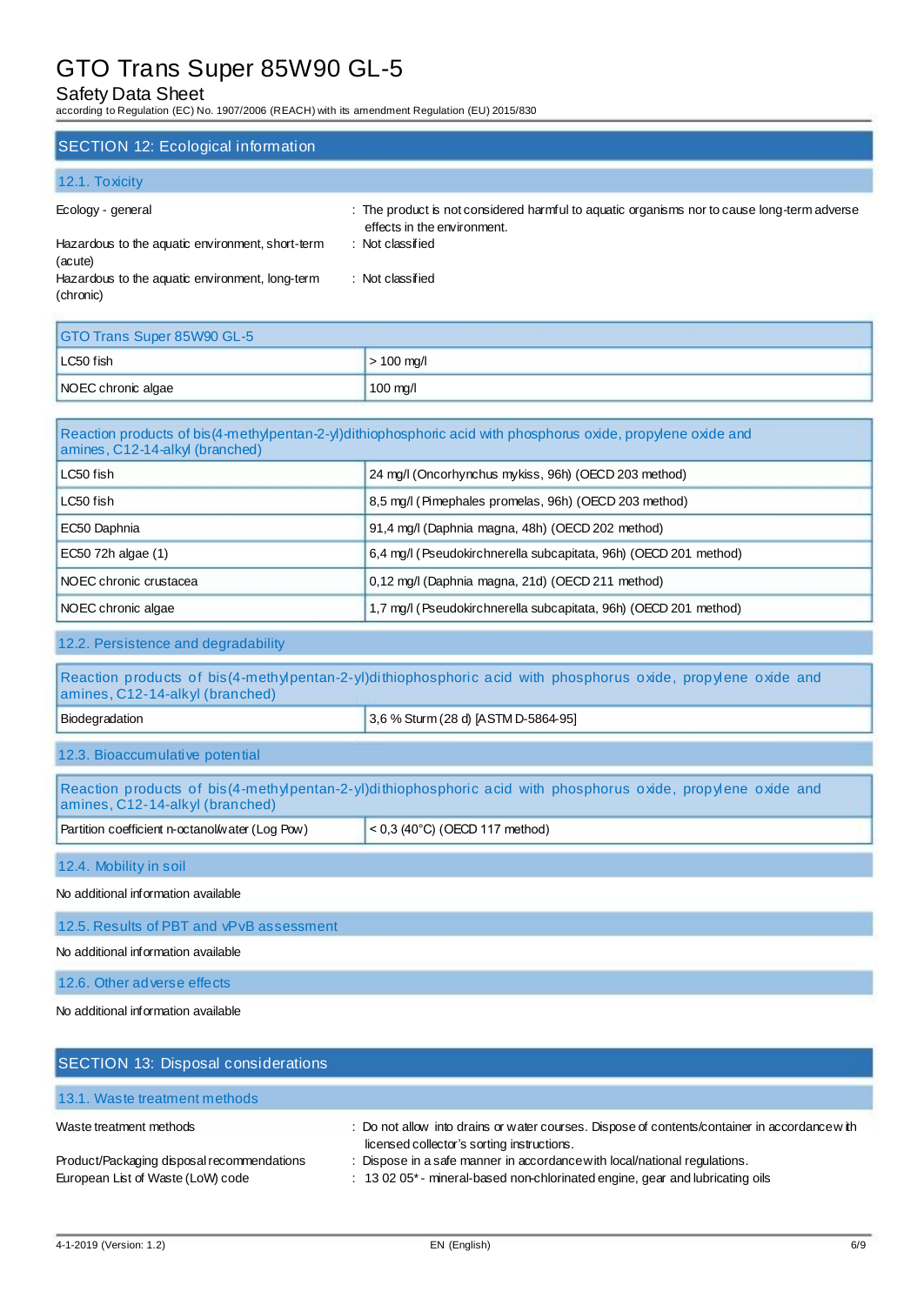# Safety Data Sheet

according to Regulation (EC) No. 1907/2006 (REACH) with its amendment Regulation (EU) 2015/830

#### SECTION 14: Transport information

| <b>ADR</b>                       | <b>IMDG</b>    | <b>IATA</b>    | <b>ADN</b>     | <b>RID</b>     |
|----------------------------------|----------------|----------------|----------------|----------------|
| 14.1. UN number                  |                |                |                |                |
| Not applicable                   | Not applicable | Not applicable | Not applicable | Not applicable |
| 14.2. UN proper shipping name    |                |                |                |                |
| Not applicable                   | Not applicable | Not applicable | Not applicable | Not applicable |
| 14.3. Transport hazard class(es) |                |                |                |                |
| Not applicable                   | Not applicable | Not applicable | Not applicable | Not applicable |
| 14.4. Packing group              |                |                |                |                |
| Not applicable                   | Not applicable | Not applicable | Not applicable | Not applicable |
| 14.5. Environmental hazards      |                |                |                |                |
| Not applicable                   | Not applicable | Not applicable | Not applicable | Not applicable |

#### 14.6. Special precautions for user

Overland transport Not applicable Transport by sea Not applicable Air transport Not applicable Inland w aterway transport Not applicable Rail transport Not applicable

14.7. Transport in bulk according to Annex II of Marpol and the IBC Code

### Not applicable

## SECTION 15: Regulatory information

### 15.1. Safety, health and environmental regulations/legislation specific for the substance or mixture

#### 15.1.1. EU-Regulations

|                | The following restrictions are applicable according to Annex XVII of the REACH Regulation (EC) No 1907/2006:                                      |
|----------------|---------------------------------------------------------------------------------------------------------------------------------------------------|
| Reference code | Applicable on                                                                                                                                     |
| 3.             | Reaction products of bis(4-methylpentan-2-yl)dithiophosphoric acidw ith phosphorus oxide, propylene oxide and amines, C12-<br>14-alkyl (branched) |
| 3(b)           | Reaction products of bis(4-methylpentan-2-yl)dithiophosphoric acidwith phosphorus oxide, propylene oxide and amines, C12-<br>14-alkyl (branched)  |
| 3(c)           | Reaction products of bis(4-methylpentan-2-yl)dithiophosphoric acidwith phosphorus oxide, propylene oxide and amines, C12-<br>14-alkyl (branched)  |

Contains no substance on the REACH candidate list ≥ 0,1 % / SCL

Contains no REACH Annex XIV substances

Contains no substance subject to Regulation (EU) No 649/2012 of the European Parliament and of the Council of 4 July 2012 concerning the export and import of hazardous chemicals.

Contains no substance subject to Regulation (EU) No 2019/1021 of the European Parliament and of the Council of 20 June 2019 on persistent organic pollutants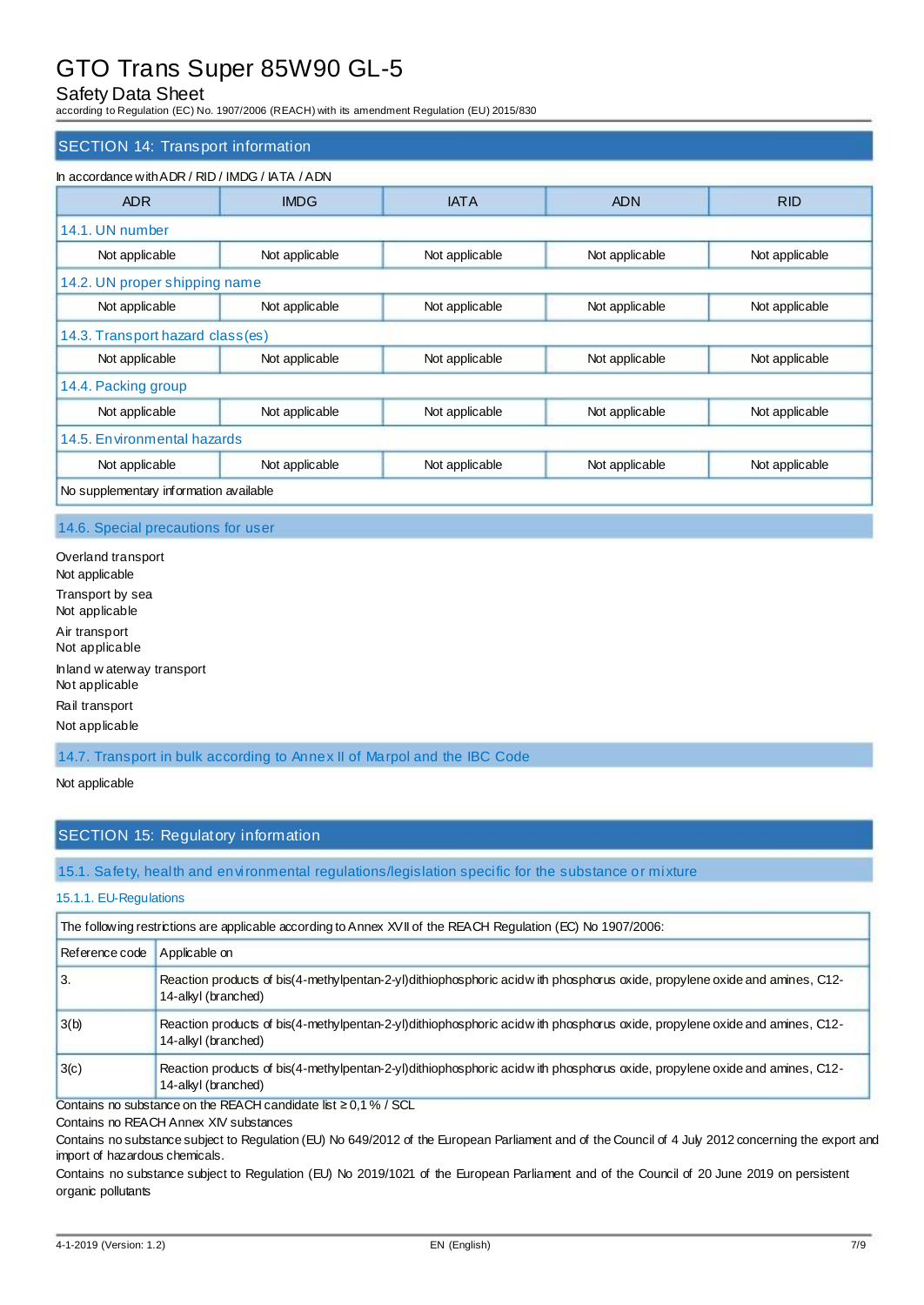# Safety Data Sheet

according to Regulation (EC) No. 1907/2006 (REACH) with its amendment Regulation (EU) 2015/830

VOC content : 0 %

#### 15.1.2. National regulations

#### No additional information available

15.2. Chemical safety assessment

No chemical safety assessment has been carried out

# SECTION 16: Other information

| Indication of changes: |                      |               |                 |
|------------------------|----------------------|---------------|-----------------|
| Section                | Changed item         | <b>Change</b> | <b>Comments</b> |
|                        | <b>Revision date</b> | Added         |                 |
|                        | <b>Issue date</b>    | Modified      |                 |

| Abbreviations and acronyms: |                                                                                                   |
|-----------------------------|---------------------------------------------------------------------------------------------------|
| <b>ADN</b>                  | European Agreement concerning the International Carriage of Dangerous Goods by Inland Waterways   |
| <b>ADR</b>                  | European Agreement concerning the International Carriage of Dangerous Goods by Road               |
| <b>ATE</b>                  | <b>Acute Toxicity Estimate</b>                                                                    |
| <b>BCF</b>                  | Bioconcentration factor                                                                           |
| <b>CLP</b>                  | Classification Labelling Packaging Regulation; Regulation (EC) No 1272/2008                       |
| <b>DMEL</b>                 | Derived Minimal Effect level                                                                      |
| <b>DNEL</b>                 | Derived-No Effect Level                                                                           |
| <b>EC50</b>                 | Median effective concentration                                                                    |
| <b>IARC</b>                 | International Agency for Research on Cancer                                                       |
| <b>IATA</b>                 | International Air Transport Association                                                           |
| <b>IMDG</b>                 | International Maritime Dangerous Goods                                                            |
| LC50                        | Median lethal concentration                                                                       |
| LD <sub>50</sub>            | Median lethal dose                                                                                |
| <b>LOAEL</b>                | Lowest Observed Adverse Effect Level                                                              |
| <b>NOAEC</b>                | No-Observed Adverse Effect Concentration                                                          |
| <b>NOAEL</b>                | No-Observed Adverse Effect Level                                                                  |
| <b>NOEC</b>                 | No-Observed Effect Concentration                                                                  |
| <b>OECD</b>                 | Organisation for Economic Co-operation and Development                                            |
| <b>PBT</b>                  | Persistent Bioaccumulative Toxic                                                                  |
| <b>PNEC</b>                 | Predicted No-Effect Concentration                                                                 |
| <b>REACH</b>                | Registration, Evaluation, Authorisation and Restriction of Chemicals Regulation (EC) No 1907/2006 |
| <b>RID</b>                  | Regulations concerning the International Carriage of Dangerous Goods by Rail                      |
| vPvB                        | Very Persistent and Very Bioaccumulative                                                          |

| <b>Full text of H- and EUH-statements:</b> |                                                                   |  |
|--------------------------------------------|-------------------------------------------------------------------|--|
| Acute Tox. 4 (Oral)                        | Acute toxicity (oral), Category 4                                 |  |
| Aquatic Chronic 2                          | Hazardous to the aquatic environment - Chronic Hazard, Category 2 |  |
| Eye Dam. 1                                 | Serious eye damage/eye irritation, Category 1                     |  |